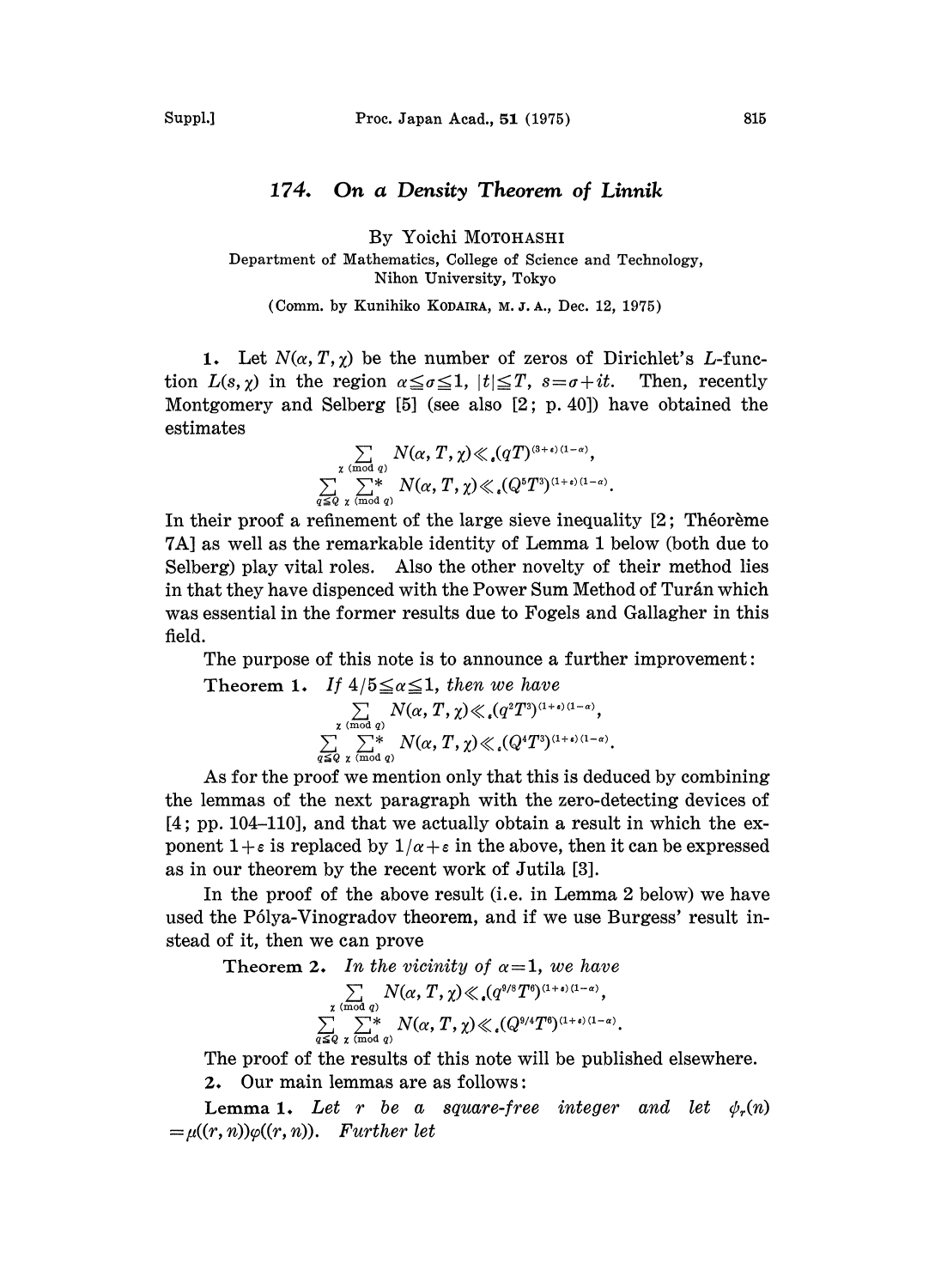816 **Y. MOTOHASHI** [Vol. 51,

$$
M(s,\chi,\psi_r) = \sum_{d=1}^{\infty} \frac{\xi_d}{d^s} \chi(d)\psi_r(d) \prod_{p \mid r/(r,d)} \left(1 - \frac{\chi(p)}{p^{s-1}}\right)
$$

with arbitrary complex numbers  $\xi_d = O(1)$ . Then we have, for  $\text{Re}(s) > 1$ ,

$$
L(s, \chi)M(s, \chi, \phi_r) = \sum_{n=1}^{\infty} \frac{\chi(n)\phi_r(n)}{n^s} \left(\sum_{d|n} \xi_d\right).
$$
  
Lemma 2. Let  $r, r'$  be square-free and let  $\delta_{r,r'}$  be the Kronecker

symbol. Let  $\lambda$  be a Dirichlet character (mod q). Further let

$$
E(M, N; \chi \phi_r \phi_{r'}) = \sum_{M < n \leq M + N} \chi(n) \phi_r(n) \phi_{r'}(n).
$$

Then, if  $\chi$  is non-principal, we have, for any M and  $N>0$  and for any  $r, r'$ ,

$$
E(M, N; \chi \phi_r \phi_{r'}) \ll q^{1/2} (\log q) \prod_{p|r} (p+1) \prod_{p|r'} (p+1).
$$

Also, if  $\chi$  is principal, we have

$$
E(M, N; \chi \phi_r \phi_{r'}) = \frac{\varphi(qr)}{q} N \delta_{r,r'} + O\Big\{q^{1/2} (\log q) \prod_{p \mid r} (p+1) \prod_{p \mid r'} (p+1) \Big\},\,
$$

provided  $(rr', q) = 1$ .

**Lemma 3.** Let  $\chi_j \pmod{q_j}$  be mutually distinct primitive characters such that  $q_j \leq Q$ . Then we have, for any J, R, M, N  $\geq 1$  and for any complex numbers c(n),

$$
\sum_{j\leq J}\sum_{\substack{r\leq R\\(r,q_j)=1}}\frac{q_j\mu^2(r)}{\varphi(q_jr)}\bigg|_{M< n\leq M+N}c(n)\chi_j(n)\varphi_r(n)\bigg|^2\\ \leq \{N+O(JQR^2 (\log QR)^2)\}\sum_{M< n\leq M+N}|c(n)|^2
$$

Further, if  $\chi_j$  runs over characters (mod q) only, then in the above estimate Q should be replaced by  $q^{1/2}$  as well as  $\chi_j$  are not restricted to be primitive.

**Lemma 4.** Let  $s_{j,k} = \sigma_{j,k} + it_{j,k}$  be complex numbers such that  $\min_{j,k} \sigma_{j,k} = \sigma, \qquad \max_{j,k} |t_{j,k}| \leq T, \ \min_{j} \min_{1 \leq k < k' \leq K_j} |t_{j,k} - t_{j,k'}| = \delta,$ 

where  $T \geq 1$  and  $\delta > 0$ . Then, under the same conventions as in the preceding lemma, we have, for any  $K_j$  and  $A > 1$ ,

$$
\sum_{j\leq J}\sum_{\substack{r\leq R\\(r,q_j)=1}}\frac{q_{j}\mu^{2}(r)}{\varphi(q_{j}r)}\sum_{k\leq K_{j}}\Big|\sum_{N
$$

Lemma 5 (Barban-Vehov [1], Motohashi [6]). Let  $\lambda_d = \mu(d)$  if  $d \leq z$ ,  $=\mu(d) \left(\log z^{1+\epsilon}/d\right) / (\log z^*)$  if  $z < d \leq z^{1+\epsilon}$ , and  $= 0$  if  $z^{1+\epsilon} \leq d$ . Then we have, for any  $x > 1$ ,

$$
\sum_{1
$$

Acknowledgement. The present author is indebted to Prof. Wolke for sending him a copy of the important manuscript [5].